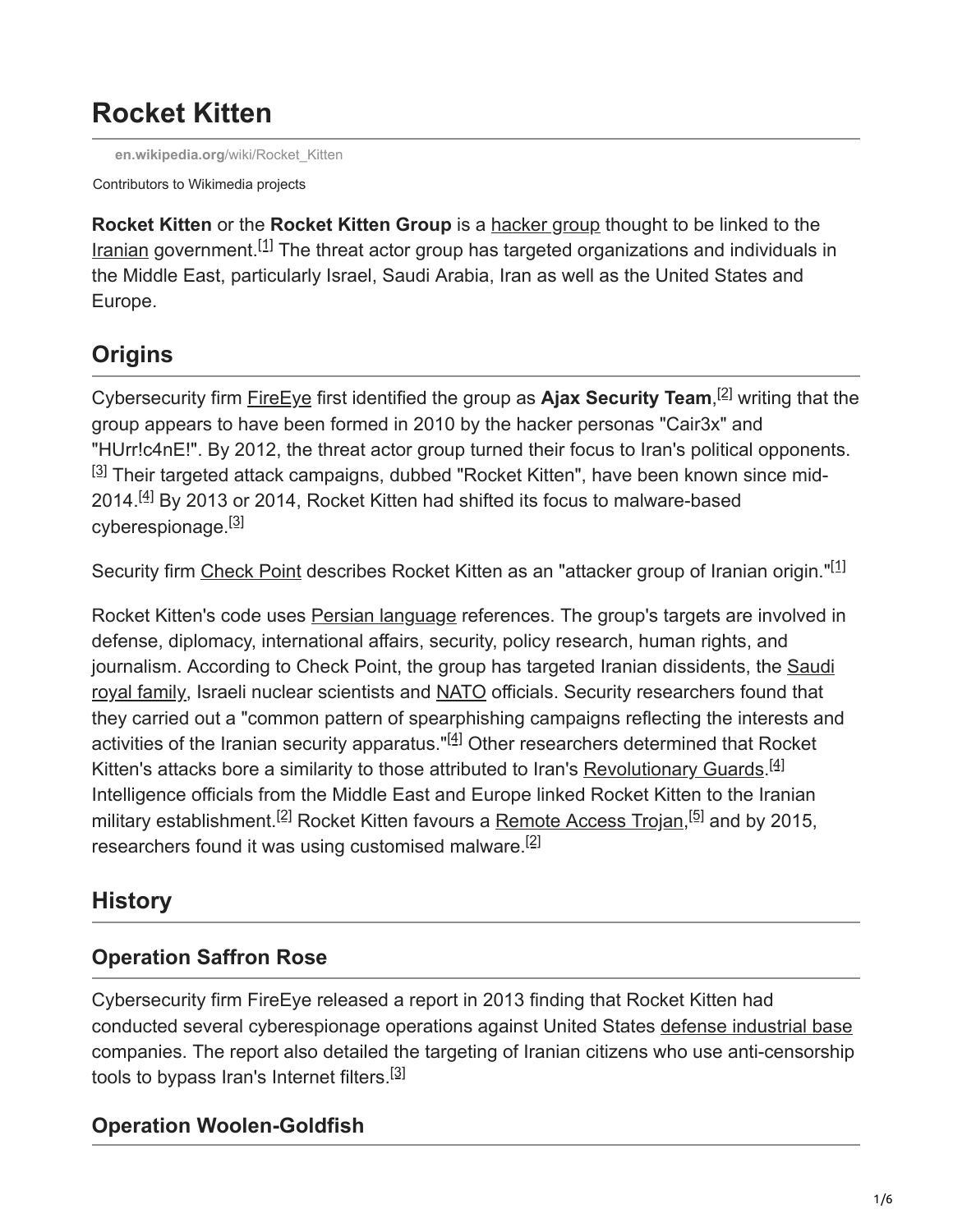[Trend Micro](https://en.wikipedia.org/wiki/Trend_Micro) identified the Operation Woolen-Goldfish campaign in a March 2015 paper. The campaign included improved spearphishing content.<sup>[1]</sup>

#### **Oyun**

In November 2015, security errors by Rocket Kitten allowed the firm Check Point to gain password-less root access to "Oyun", the hackers' back-end database. They discovered an application that was able to generate personalized phishing pages and contained a list of over 1,842 individual targets.<sup>[2][6]</sup> Among Rocket Kitten's spearphishing targets from June 2014 to June 2015, 18% were from Saudi Arabia, 17% were from the United States, 16% were from Iran, 8% were from the Netherlands, and 5% were from Israel.<sup>[2]</sup> Analysts used credentials to access [key logs](https://en.wikipedia.org/wiki/Keystroke_logging) of the group's victims and found that Rocket Kitten had apparently tested their malware on their own workstations and failed to erase the logs from the data files.<sup>[6]</sup> Check Point identified an individual named Yaser Balaghi, going by Wool3n.H4t, as a ringleader of the operation.<sup>[5]</sup>

#### **Telegram hack**

In August 2016, researchers identified Rocket Kitten as being behind a hack of [Telegram,](https://en.wikipedia.org/wiki/Telegram_(software)) a cloud-based instant messaging service. The hackers exploited Telegram's reliance on SMS verification, comprising over a dozen accounts and stealing the user IDs and telephone numbers of 15 million Iranians who use the software. Opposition organizations and reformist political activists were among the victims.<sup>[4]</sup>

## **References**

- 1. ^  $a b c$  *["Rocket Kitten: A Campaign With 9 Lives"](http://blog.checkpoint.com/wp-content/uploads/2015/11/rocket-kitten-report.pdf) (PDF). Check Point. 2015.*
- 2. ^ a b c d e Jones, Sam (April 26, 2016). <u>"Cyber warfare: Iran opens a new front"</u>. *Financial Times.*
- 3. ^  $a$  *b*  $c$  ["Operation Saffron Rose"](https://www.fireeye.com/content/dam/fireeye-www/global/en/current-threats/pdfs/rpt-operation-saffron-rose.pdf) (PDF). FireEye. 2013. Retrieved 26 December 2016.
- 4. ^ *Menn, Joseph; Torbati, Yeganeh (2 August 2016). "Exclusive: Hackers a b c d [accessed Telegram messaging accounts in Iran - researchers". Reuters.](https://www.reuters.com/article/us-iran-cyber-telegram-exclusive-idUSKCN10D1AM)*
- 5. ^ <sup>a b</sup> Carman, Ashley (9 November 2015). <u>"Supposed mastermind behind 'Rocket</u> *Kitten' APT identified in research paper". SC Magazine US.*
- 6. ^ <sup>a b</sup> Muncaster, Phil (10 November 2015). <u>"Opsec Blunders Expose Rocket Kitten</u> *Masterminds". Infosecurity Magazine.*

## **External links**

[The Spy Kittens Are Back: Rocket Kitten 2,](http://www.trendmicro.com/cloud-content/us/pdfs/security-intelligence/white-papers/wp-the-spy-kittens-are-back.pdf) Trend Micro.

**Hacking in the 2010s**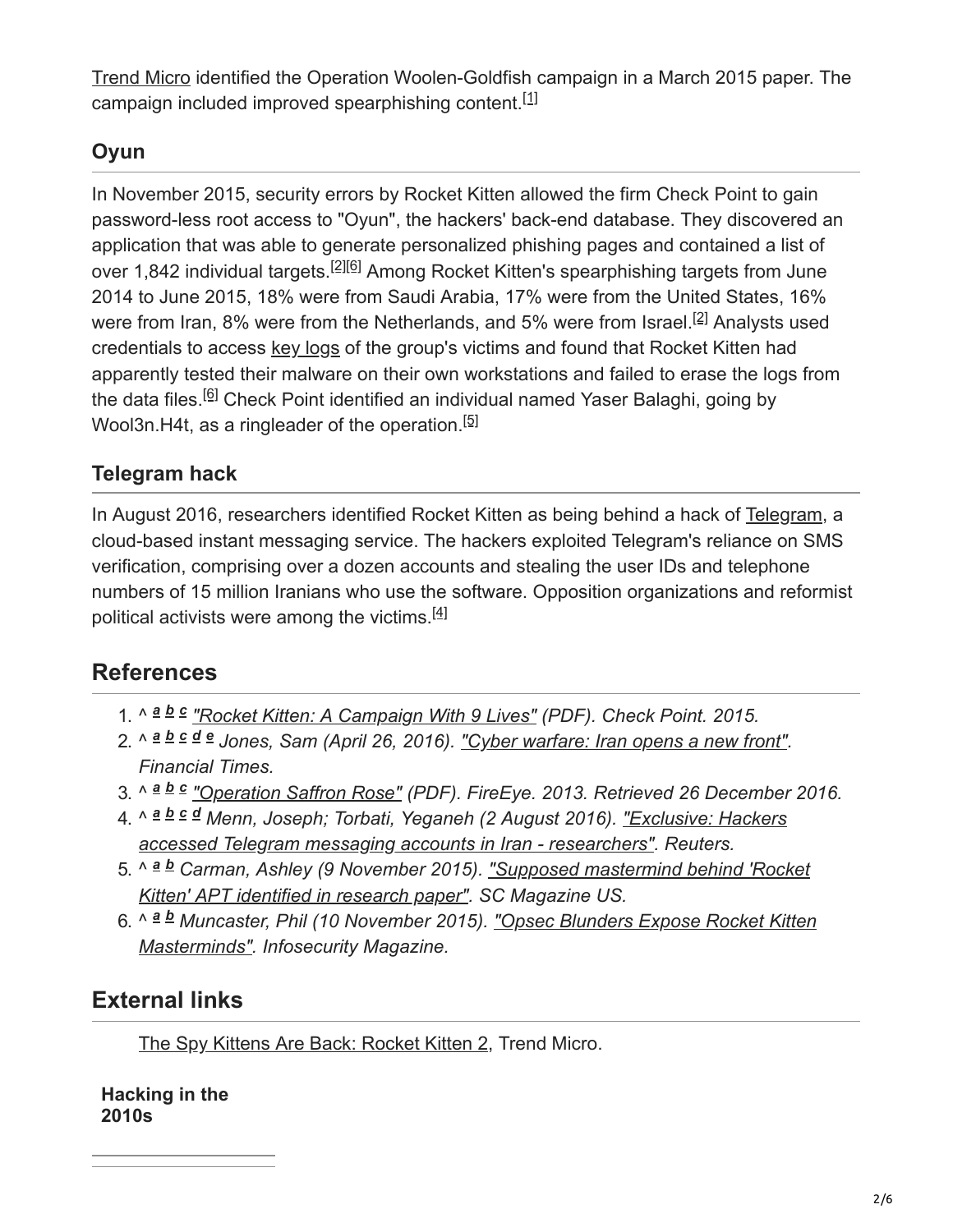## **[Timeline](https://en.wikipedia.org/wiki/Timeline_of_computer_security_hacker_history#2010s)**

| <b>Major incidents</b> |      |                                                                                                                                                                                                                       |
|------------------------|------|-----------------------------------------------------------------------------------------------------------------------------------------------------------------------------------------------------------------------|
|                        | 2010 | • Operation Aurora<br>• Australian cyberattacks<br>• Operation ShadowNet<br>• Operation Payback                                                                                                                       |
|                        | 2011 | • DigiNotar<br><b>DNSChanger</b><br><b>HBGary Federal</b><br>• Operation AntiSec<br>• Operation Tunisia<br>• PlayStation<br>• RSA SecurID compromise                                                                  |
|                        | 2012 | • LinkedIn hack<br>• Stratfor email leak<br>• Operation High Roller                                                                                                                                                   |
|                        | 2013 | • South Korea cyberattack<br>• Snapchat hack<br>• Cyberterrorism Attack of June 25<br>• 2013 Yahoo! data breach<br>• Singapore cyberattacks                                                                           |
|                        | 2014 | • Anthem medical data breach<br><b>Operation Tovar</b><br>• 2014 celebrity nude photo leak<br>2014 JPMorgan Chase data breach<br>• Sony Pictures hack<br>• Russian hacker password theft<br>· 2014 Yahoo! data breach |
|                        | 2015 | • Office of Personnel Management data breach<br><b>Hacking Team</b><br><b>Ashley Madison data breach</b><br>• <u>VTech data breach</u><br>• Ukrainian Power Grid Cyberattack<br><b>SWIFT banking hack</b>             |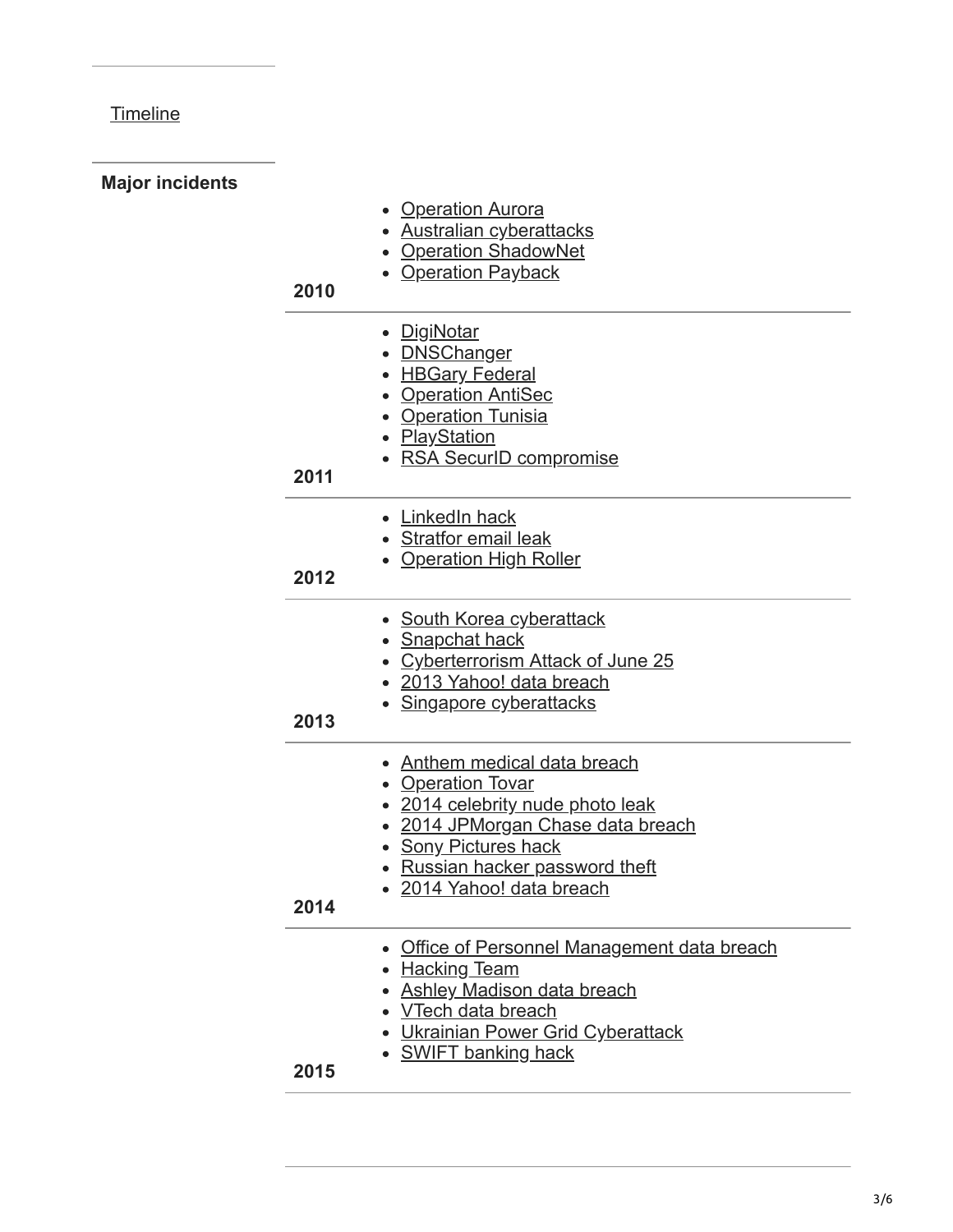| • Bangladesh Bank robbery<br>• Hollywood Presbyterian Medical Center ransomware<br>incident<br>• Commission on Elections data breach<br>• Democratic National Committee cyber attacks<br>• Vietnam Airport Hacks<br>• DCCC cyber attacks<br>• Indian Bank data breaches<br>• Surkov leaks<br>• Dyn cyberattack<br>• Russian interference in the 2016 U.S. elections<br>• 2016 Bitfinex hack<br>2016<br>• 2017 Macron e-mail leaks<br>• WannaCry ransomware attack<br>• Westminster data breach<br>• Petya cyberattack<br>2017 cyberattacks on Ukraine<br>• Equifax data breach<br>Deloitte breach<br>• Disqus breach<br>2017<br>• Trustico<br>• Atlanta cyberattack<br>• SingHealth data breach<br>2018<br>• Sri Lanka cyberattack<br>• Baltimore ransomware attack<br>· Bulgarian revenue agency hack<br>• Jeff Bezos phone hacking<br>2019 |  |
|----------------------------------------------------------------------------------------------------------------------------------------------------------------------------------------------------------------------------------------------------------------------------------------------------------------------------------------------------------------------------------------------------------------------------------------------------------------------------------------------------------------------------------------------------------------------------------------------------------------------------------------------------------------------------------------------------------------------------------------------------------------------------------------------------------------------------------------------|--|
|                                                                                                                                                                                                                                                                                                                                                                                                                                                                                                                                                                                                                                                                                                                                                                                                                                              |  |
|                                                                                                                                                                                                                                                                                                                                                                                                                                                                                                                                                                                                                                                                                                                                                                                                                                              |  |
|                                                                                                                                                                                                                                                                                                                                                                                                                                                                                                                                                                                                                                                                                                                                                                                                                                              |  |
|                                                                                                                                                                                                                                                                                                                                                                                                                                                                                                                                                                                                                                                                                                                                                                                                                                              |  |
|                                                                                                                                                                                                                                                                                                                                                                                                                                                                                                                                                                                                                                                                                                                                                                                                                                              |  |

**Advanced [persistent threats](https://en.wikipedia.org/wiki/Advanced_persistent_threat)**

#### **[Individuals](https://en.wikipedia.org/wiki/Hacker)**

**[Hacktivism](https://en.wikipedia.org/wiki/Hacktivism)**

**Major [vulnerabilities](https://en.wikipedia.org/wiki/Vulnerability_(computing)) publicly [disclosed](https://en.wikipedia.org/wiki/Full_disclosure_(computer_security))**

**[Malware](https://en.wikipedia.org/wiki/Malware)**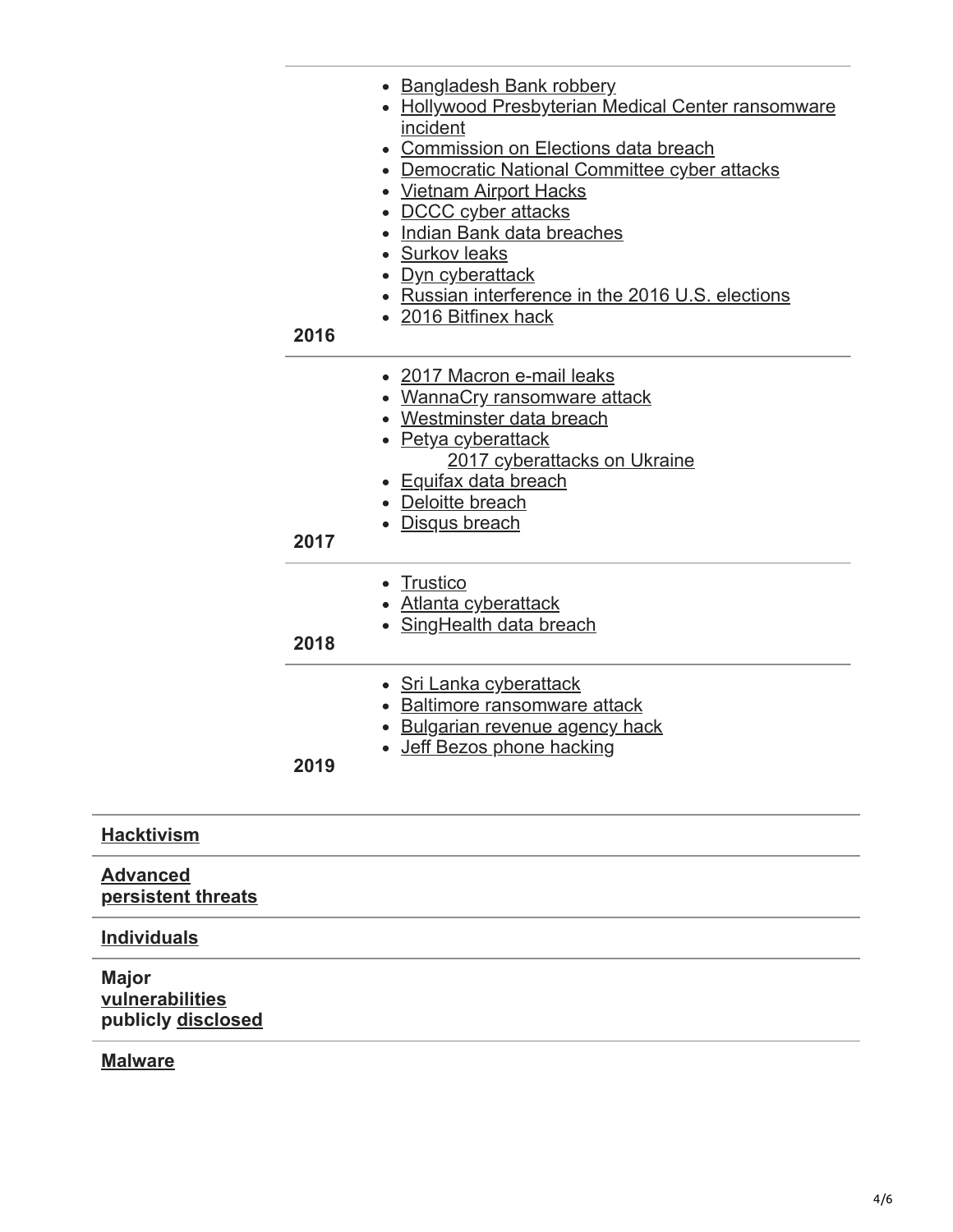| 2010 | • Bad Rabbit<br>• <u>SpyEye</u><br>• Stuxnet                                                                              |
|------|---------------------------------------------------------------------------------------------------------------------------|
| 2011 | • Alureon<br>· Duqu<br>• Kelihos<br>• Metulji botnet<br>• Stars                                                           |
| 2012 | • <u>Carna</u><br>• <u>Dexter</u><br>$\bullet$ FBI<br>• Flame<br>• Mahdi<br>• Red October<br>• Shamoon                    |
| 2013 | • CryptoLocker<br>• DarkSeoul                                                                                             |
| 2014 | • <u>Brambul</u><br>• Carbanak<br>· Careto<br>• DarkHotel<br>• Duqu 2.0<br>• FinFisher<br>• Gameover ZeuS<br><b>Regin</b> |
| 2015 | • Dridex<br>• Hidden Tear<br>• Rombertik<br>• TeslaCrypt                                                                  |
| 2016 | • Hitler<br>∙ <u>Jigsaw</u><br>• KeRanger<br>• MEMZ<br>· Mirai<br>• Pegasus<br>• Petya (NotPetya)<br>• X-Agent            |